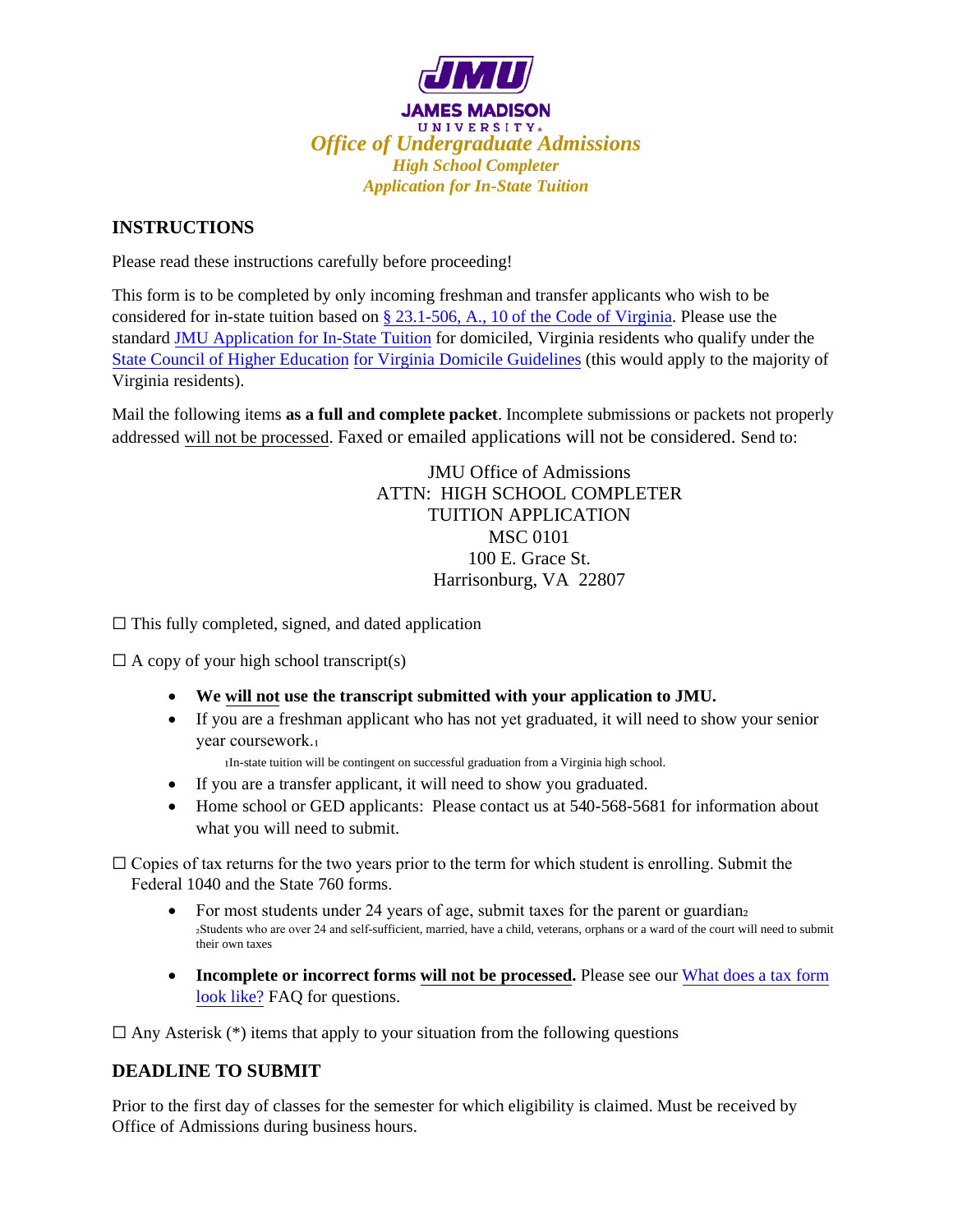

| <b>Applicant Last Name</b>                    | <b>First Name</b>                                                                      |                    |                                                      | <b>Middle Initial</b> |
|-----------------------------------------------|----------------------------------------------------------------------------------------|--------------------|------------------------------------------------------|-----------------------|
| <b>Applicant's DOB</b>                        |                                                                                        |                    |                                                      |                       |
| <b>Current Home Address Line 1</b>            |                                                                                        |                    | City, State, Zip                                     |                       |
| From<br>T <sub>0</sub>                        | <b>Address History (All four years High School - Present)</b><br><b>Address Line 1</b> |                    | City, State, Zip                                     |                       |
|                                               |                                                                                        |                    |                                                      |                       |
| Do you hold a visa or refugee status?<br>Yes  | N <sub>0</sub>                                                                         |                    | *If yes, submit copies of<br>immigration document(s) |                       |
| Did you graduate from high school in<br>year? | Virginia or are you on track to graduate this                                          | Already graduated. | <b>High School Name</b>                              |                       |
| High School(s) Attended (All four years)      | Will graduate this year.                                                               |                    |                                                      |                       |
| <b>High School Name</b>                       | <b>City</b>                                                                            | <b>State</b>       | From                                                 | To                    |
|                                               |                                                                                        |                    |                                                      |                       |
|                                               |                                                                                        |                    |                                                      |                       |